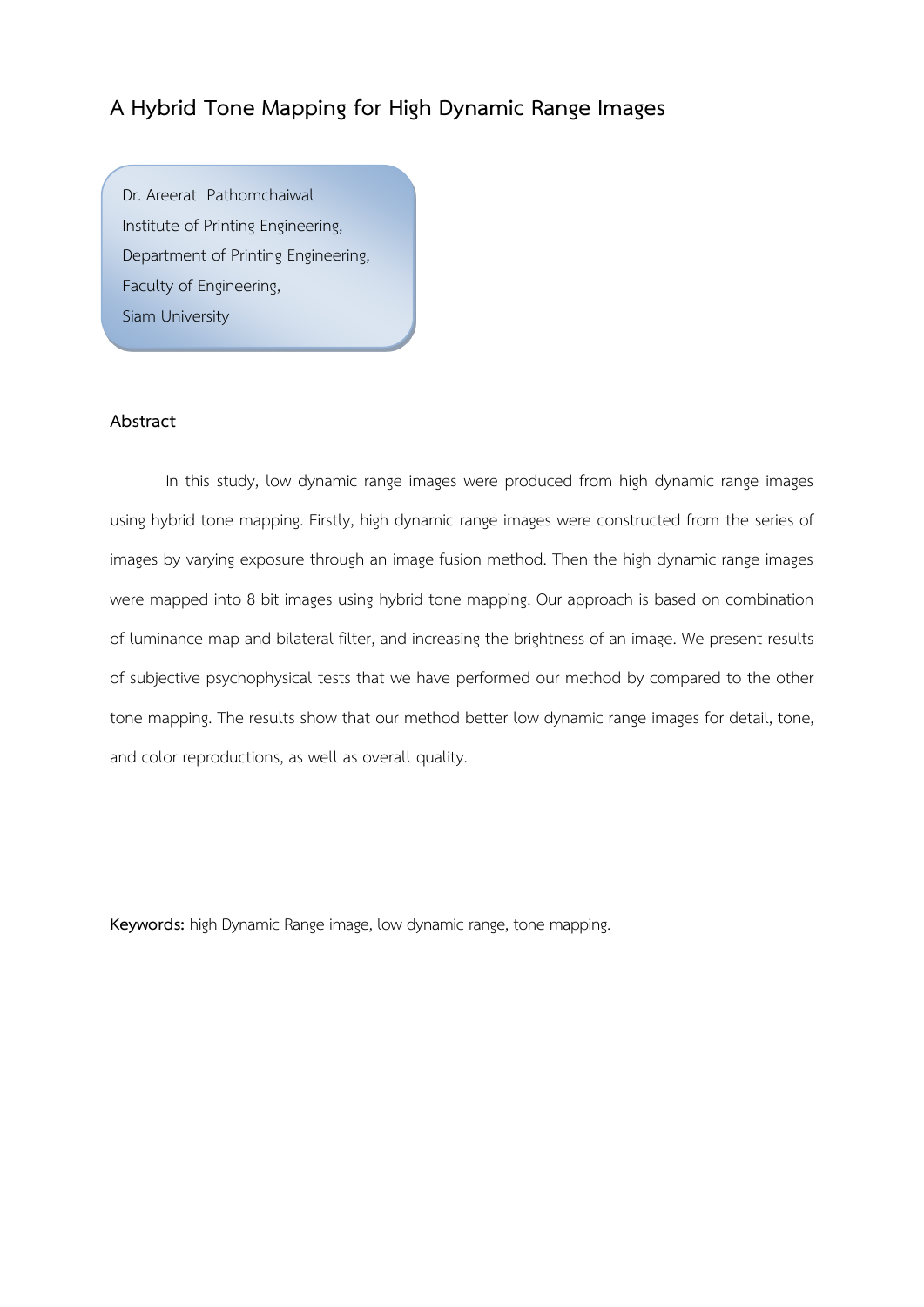### **Introduction**

The high dynamic range image (HDRI) is defined as an image contains a wide range in luminance information and therefore HDR can exhibit more details in both highlight and shadow areas. The method of capture full radiance of a static scene is to take multiple exposures of the same scene with varying exposure times and combine them to a high dynamic range image  $(HDRI)^{1}$ . .

In the image registration method, there are vertical and horizontal shifts for a high dynamic range image composition. In fact, the images have been differently exposed; the method needs to be insensitive to the intensity of the image. Ward<sup>2)</sup> purposed the median threshold bitmap (MTB) algorithm. This method is based on the median of the pixel values that helps the comparison of images taken under different exposure settings by effectively removing most of the illumination differences between image exposures.

The high dynamic range image is usually represented by an HDR encodings (32-bit floating point RGBE)<sup>3)</sup>. Here, R, G, and B represent the intensity of the three color components and E is the common exponent. However, most display devices such as monitors are sRGB encoding (24-bit RGB). In order to reproduce HDRI in the low dynamic range (LDR) devices, HDR values are mapped to LDR values. This method is called the tone mapping. It is used to convert floating-point radiance maps into an 8-bit representation

suitable for rendering. Tone mapping can be classified into two broad categories: global and local operators. Global operators use a single appropriately designed spatially invariant mapping function for each pixel of the image; local operators adapt the mapping functions to local pixel statistics and local pixel contexts.

In the literature, Ward et al.<sup>4</sup> proposed the histogram adjustment method technique and models of glare, acuity and color sensitivity. This method is based on the population of local adaptation luminance in a scene, and incorporating models of human contrast sensitivity. Reinhard et al. 5) proposed the photographic technique of dodging (darkening) and burning (brightening) process. The algorithms will find the local contrast and apply different exposures to the areas with low local contrast. Durand et al. $^{6)}$ proposed the bilateral filter method considering the two different spatial frequency layers: a base layer and a detail layer. The base layer preserves high contrast edges and removes high spatial frequency details of lower contrast. The detail layer is created as the difference of the original image and the base layer in logarithmic scale.

### **Purposes**

In this paper, we proposed hybrid tone mapping (HTM) operator which can effectively and efficiently compress high dynamic range scene to display on the low dynamic range device. The first step was a global tone mapping process using the global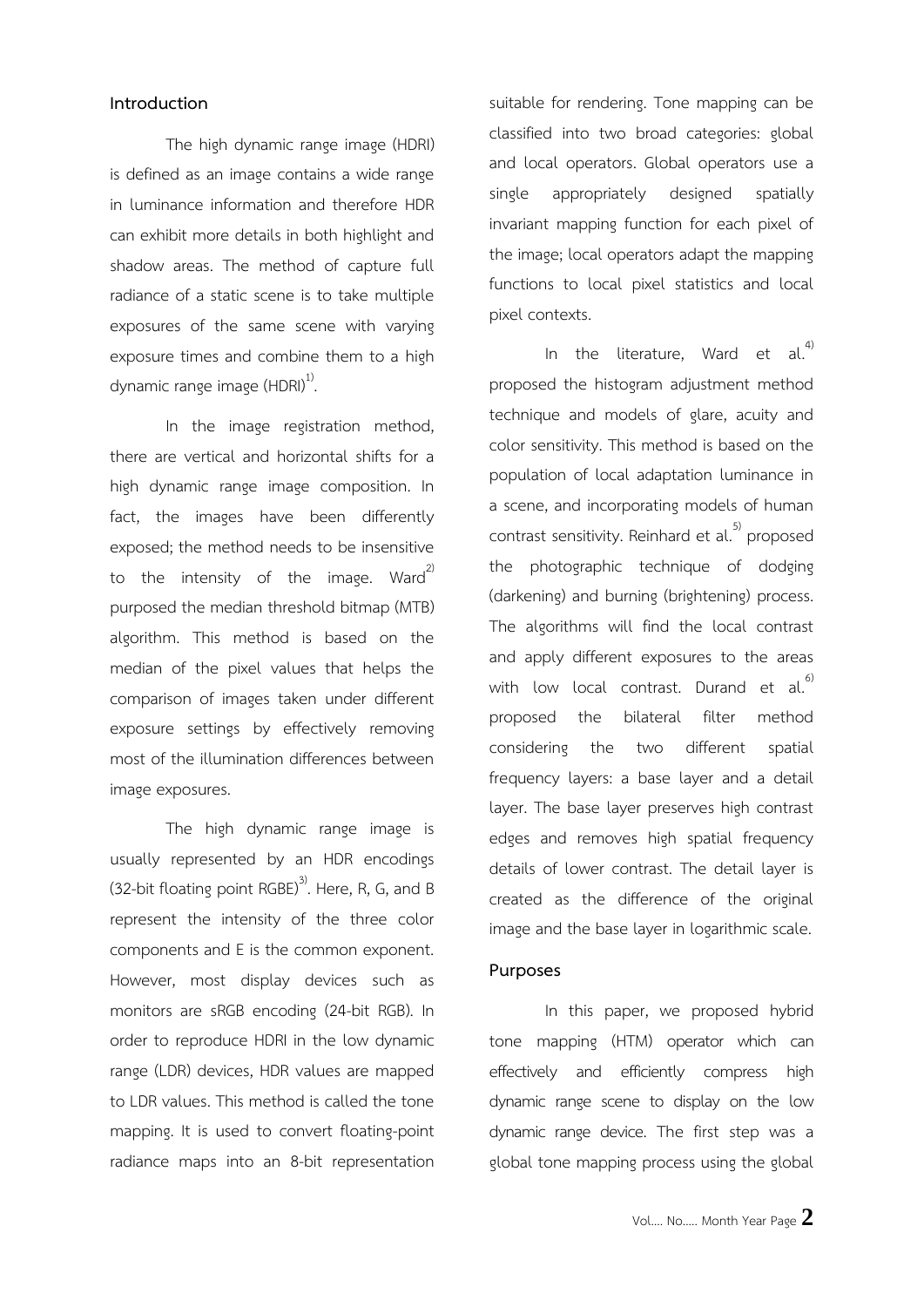portion based on Reinhard proposed technique was used. Then, a local tone mapping process to modify the input luminance based on bilateral filter. The flowchart of the proposed workflow is illustrated as in Fig. 1.





The luminance values of image can be computed from the RGB values, the pixel luminance (Lv) is computed by

 $Lv = 0.2126R + 0.7152G + 0.0722B$  (1)

where R, G and B are red, green and blue channels.

For the first global tone mapping, we compute the average luminance, which control the transfer function that provides a good initial luminance mapping. The log average luminance is given by

$$
\overline{\text{Lv}} = \frac{1}{N} \exp\left(\sum_{x,y} \log(\delta + \text{Lv})\right) \tag{2}
$$

where N is the total number of pixels and  $\delta$ is the constant value of  $10^{-4}$ . Then, the entire image is scaled to pixel luminance L according to Eq. (3) :

$$
L = \frac{a}{\overline{Lv}} Lv \tag{3}
$$

where Lv is the scaled luminance and *a* is the key value and is given by Eq.  $(4)$ <sup>".</sup>  $\vdots$ 

$$
a = 0.18 \times 4^{\left(\frac{2\overline{Lv} - Lmin - Lmax}{Lmax - Lmin}\right)} \tag{4}
$$

where Lmax and Lmin are the maximum and minimum luminance.

After the Reinhard Global tone mapping, the next tone mapping was to perform the Local mapping.

For the Local tone mapping of the luminance components of the image is done via a modified bilateral filter<sup>6,8)</sup>. This is a nonlinear filter to compute the average luminance on the neighborhood of each pixel. The weight of a pixel depends both on a Gaussian kernel in the spatial domain *f*, and on a Gaussian kernel in the intensity domain *g*, which decreases both with a spatial distance and with difference in values, as show in Eqs.  $(5)$  and  $(6)$ :

$$
Lv(s) = \frac{1}{k(s)} \prod_{p \in N(s)} f(p-s)g(Lp-Ls)Lp
$$
 (5)

$$
k(s) = \bigcap_{p \; \supset \; N(s)} f(p-s)g(Lp-Ls) \tag{6}
$$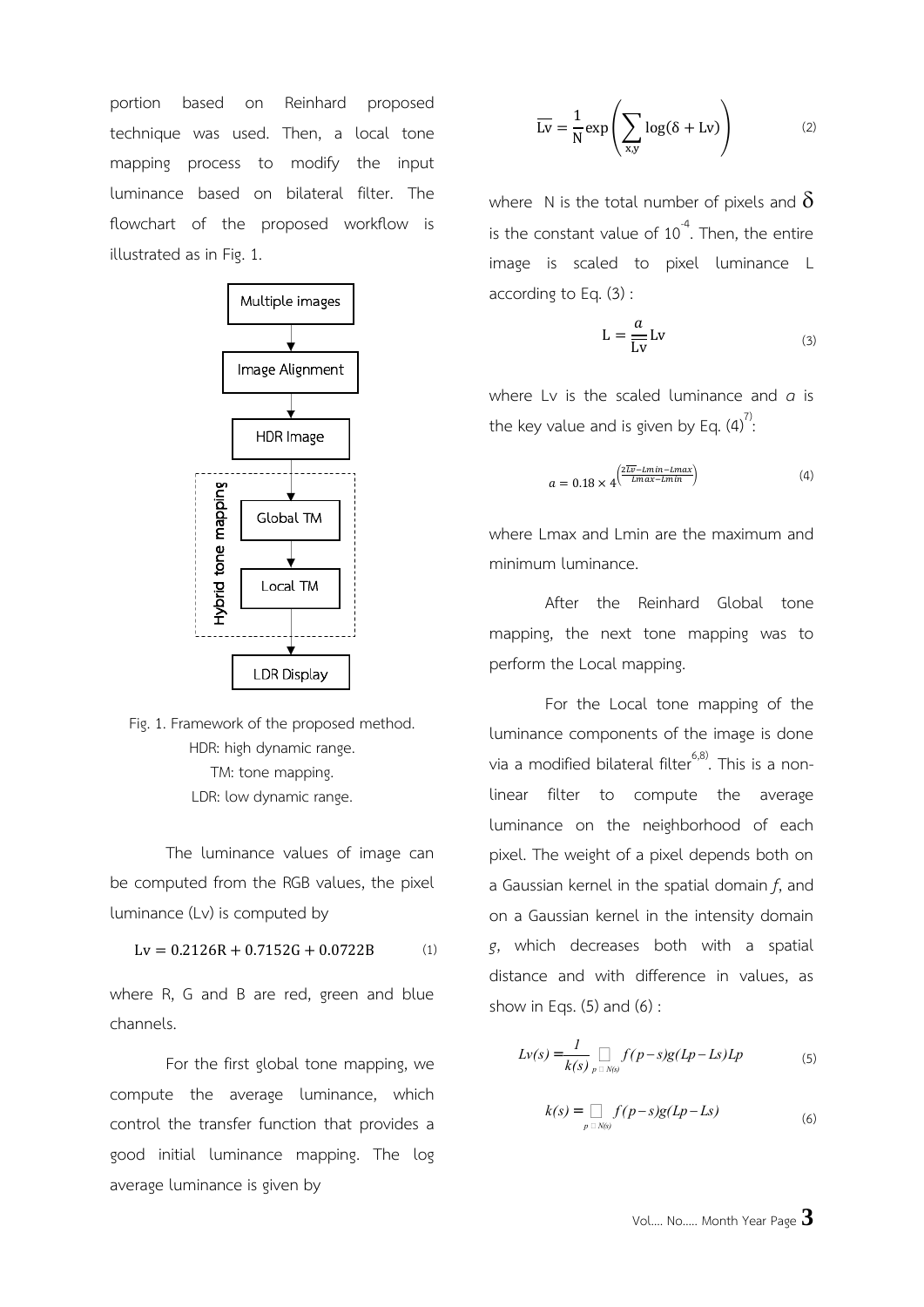where *f* is the spatial filter kernel, such as a Gaussian centered over *p*, and *g* is the range filter kernel. *N(s)* is the spatial support of the kernel *f*, and *k(s)* is a normalizing factor.

After this stage is finalized, Eq. (7) was then used to compute the output LDR display devices $9-12$ ): :

$$
R_{\text{output}} = \left(\frac{R}{L}\right)^s Lv \times Bd
$$
  

$$
G_{\text{output}} = \left(\frac{G}{L}\right)^s Lv \times Bd
$$
  

$$
B_{\text{output}} = \left(\frac{B}{L}\right)^s Lv \times Bd
$$
 (7)

where  $R_{\text{output}}$ ,  $G_{\text{output}}$  and  $B_{\text{output}}$  are the trichromatic values of the output LDRI; R, G and B are the red, green and blue channels of the inputs; L and Lv are the pixel luminance before and after HTM, *s* is the color saturation,.and Bd is the brightness factor.

## **Experimental, Results and Discussions**

The same scene is captured also with the Nikon camera to recover its response. The sequence is captured by using a tripod. The exposure times from darkest to brightest exposure vary from 1/80000 to 2 seconds, with doubling at each exposure.



**Fig. 2.** LDR images with different exposure time

Fig. 2 show the captured images. These different exposure value images were aligned and combined into one single HDR image, and then it was transformed to a luminescent scale using the response curve of the camera<sup>2)</sup> as shown in Fig. 3.



**Fig. 3.** The response curve of a Nikon D70s camera

### **Psychophysics Experiment**

In order to confirm any improvement in this Our method, a psychophysical assessment was performed. For this purpose, our method was directly compared to three other commonly used TM methods (Ward's histogram adjustment method<sup>4)</sup>, Durand's bilateral filter method<sup>5)</sup> and Reinhard's photographic methods<sup>6</sup>) using a pairwise comparison and five-point category rating system of the obtained LDRIs by a panel of 10 observers, implementing Thurstone's Law of Comparative Judgments, Case V.  $^{13)}$  This analysis calculates the zscores from the data, resulting in an interval scale of rendering accuracy.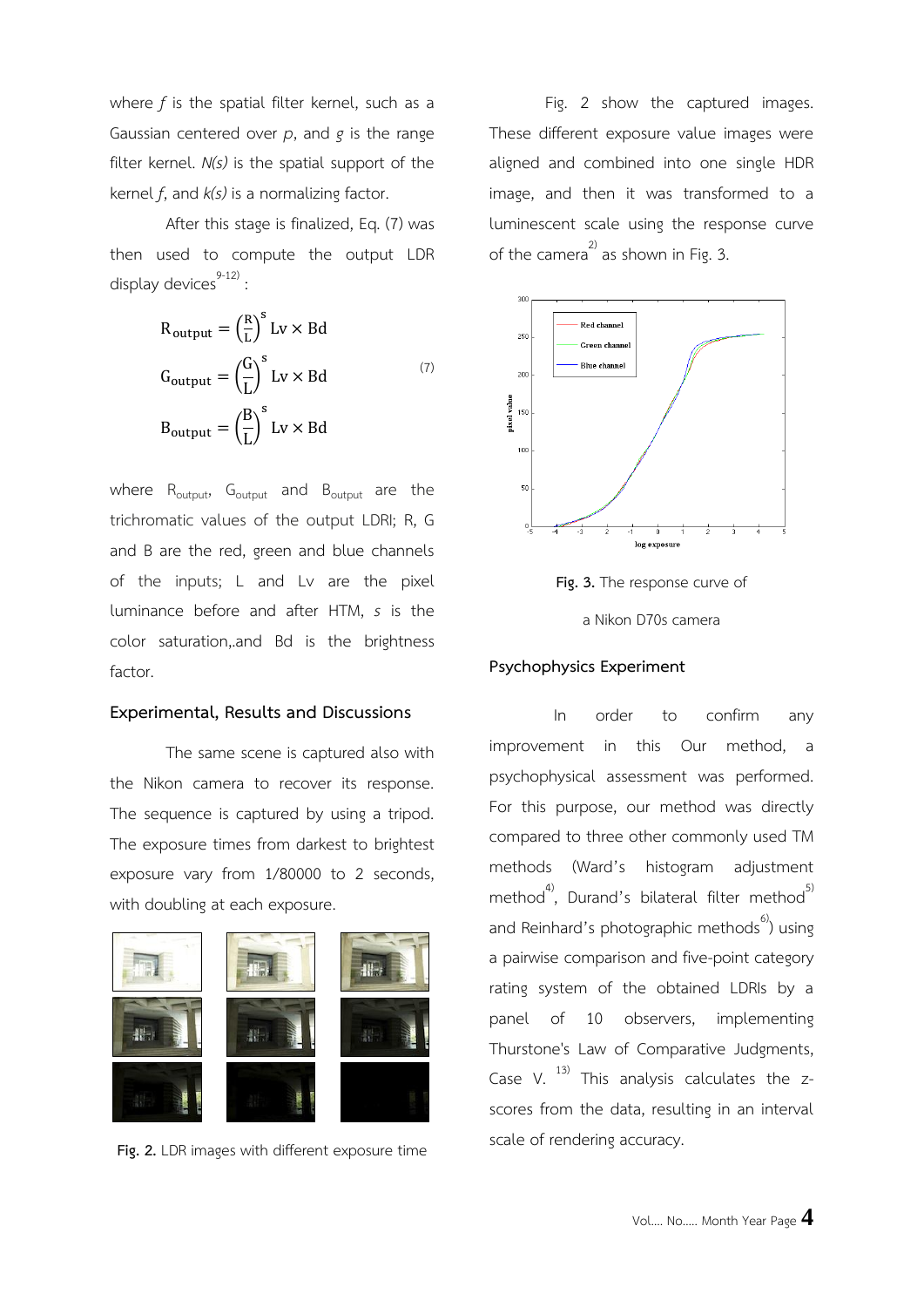The 10 observers, eight males and two females, were aged between 21 and 28 years. They had normal or corrected to normal vision.

The experiment was conducted in a dark room to avoid ambient light. Observers were allowed to adapt to the dark room for 15 minutes before starting the experiment and were seated throughout at a distance of about 70 cm from the display.

Each observer was presented with 3 different scenes representing both outdoor (a) Synagogue<sup>14)</sup> and two indoor  $((b)$ Chamchuri, and (c) Office<sup>16</sup>) scenes, as shown in Fig. 4.



**Fig. 4.** The 3 scenes for the data set. (a) Synagogue, (b) Chamchuri, (c) Office.

Each scene had 24 pairs of images from the HTM and three different TM methods. The resulting images (Fig. 6) were displayed on a characterized and calibrated iMac with a 21.5 inch diagonal display of 1920 by 1080 pixels resolution. Calibration was performed using an X-Rite i1 spectrophotometer to D65 and was characterized by measuring the International Color Consortium (ICC) profile.

All the results LDRIs were displayed on a grey background with a luminance of 20% of the display. The observers were asked to compare and select a better quality image in each of these attributes (colors, details, tonal and overall quality). Then, the observers were invited to use a five-point scoring scale for a particular scene, where the observers estimated the difference between the pair of images and assigned a number to this difference from: 1 (not good), 2 (slightly good), 3 (moderately good), 4 (very good), and 5 (extremely good). The technique is, therefore, a combination of a pair comparison and a five-point category rating scale. Before changing to another scene, the screen was blanked to a grey background with a luminance of 20% of the display for 30 seconds. Then each image of the pair was displayed for 15 seconds.



**Fig. 5.** Rating obtained for tone mapping methods for three scenes (see Fig. 6). Legend: (R) Reinhard's photographic method, (D) Durand's bilateral filter method, (W) Ward's histogram adjustment method, and (O) Our method

Fig. 5 shows the rating of selected tone mapping method on three scenes. The results for one of these images, while interval scales are shown with standard errors in the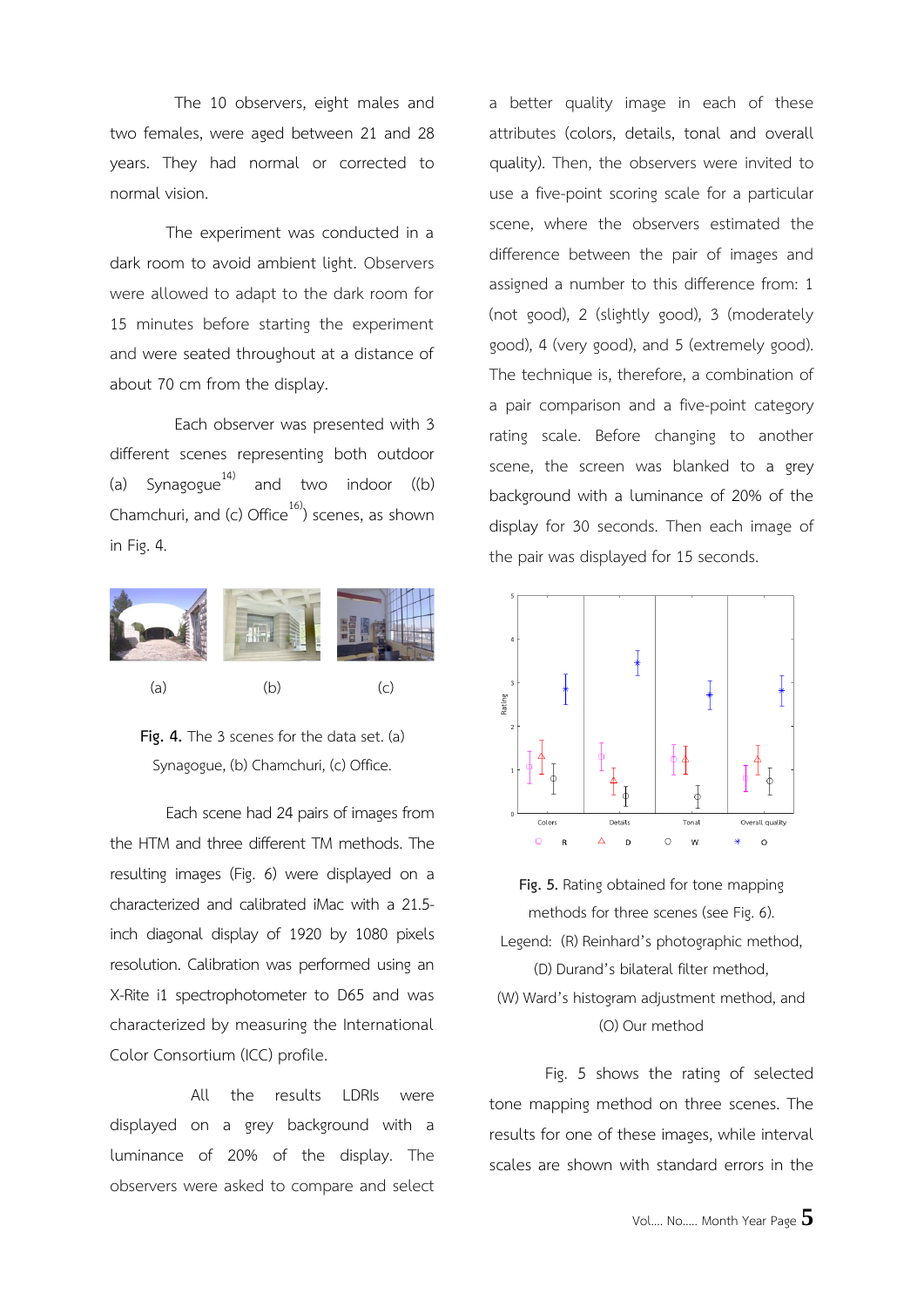Fig. 5. (overall average results) Our method achieved the highest scores in all attributes. Other methods have poor results; Ward's histogram adjustment method has lost the details of the bright and dark regions as it is clear in the other TM method and show very poor quality and they have low rating. In Reinhard's photographic method and Durand's bilateral filter method have color imbalance because the image is very greenish. Reinhard's photographic method has good details and some bright regions. Durand's bilateral filter method has colors balance and good overall quality.



 $(d)$ 

**Fig. 6.** Comparison of the images from different tone mapping methods for HDR images using (a) Ward's histogram adjustment method, (b) Reinhard's Photographic method, (c) Durand's bilateral filter method, and (d) Our method

# **Conclusions**

In this paper, we have presented a hybrid tone mapping algorithm, which combines luminance map and bilateral filter, and increasing the brightness of an image. The performance of our method was psychophysical experiments using our proposed and compared with three other established TM methods. The result shows that the overall image quality obtained by this proposed HTM method was better than the three other TM methods in terms of color, details, tone of reproduction and overall image quality.

## **References**

- 1) P.E. Debevec, and J. Malik, "Recovering High Dynamic Range Radiance Maps from Photographs", Proceedings of ACM SIGGRAPH'97, pp. 369-378 (1997).
- 2) G. Ward, "Fast, Robust Image Registration for Compositing High Dynamic Range Photographs from Handheld Exposure", Journal of Graphics Tools, 8(2), pp. 17-30 (2004).
- 3) G. Ward, "Real Pixels", Graphics Gems II, pp. 80-83 (1991).
- 4) G. Ward, H. Rushmeier, and C. Piatko, "A Visibility Matching Tone Reproduction Operator for High Dynamic Range Scene", IEEE Transaction on Visualization and Computer Graphics, 3(4), pp. 291-306 (1997).